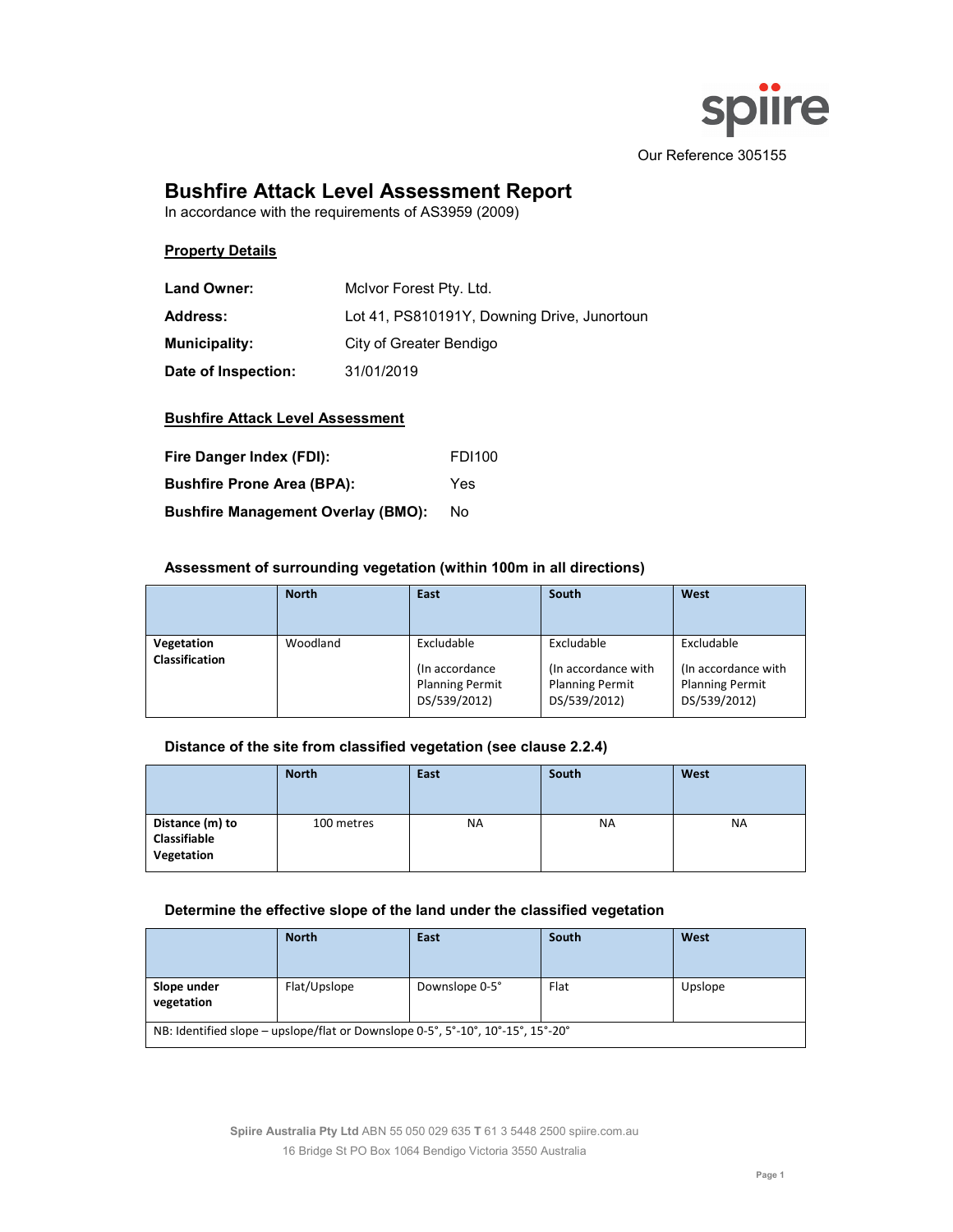

### **Vegetation – Excluded from assessment**

|                                                         | <b>North</b>      | East                                          | South                                      | West                                       |
|---------------------------------------------------------|-------------------|-----------------------------------------------|--------------------------------------------|--------------------------------------------|
| Exclusions                                              | $(a)$ $(b)$ $(c)$ | (b)<br> (c) <br>(a) l                         | $ (b) $ $ (c) $<br>(a)                     | (b) I<br> (c) <br>(a)                      |
| Relevant paragraph<br>descriptor from clause<br>2.2.3.2 | $(d)$ $(e)$ $(f)$ | $\exists$ (d) $\boxtimes$ (e) $\boxtimes$ (f) | $\Box$ (d) $\boxtimes$ (e) $\boxtimes$ (f) | $\Box$ (d) $\boxtimes$ (e) $\boxtimes$ (f) |

#### **BAL value for each side of the site**

|     | <b>North</b> | East | South | West |
|-----|--------------|------|-------|------|
| BAL | 12.5         | 12.5 | 12.5  | 12.5 |

# **Comments**

Please note the BAL rating is based on the existing characteristics of the site and surrounding area at the time of the assessment and of our understanding of the proposed urban development taking place surrounding the site.

The assessment has been carried out in accordance with the relevant planning and building controls at the time of the assessment as part of a pre-purchase due diligence assessment of the site. Any subsequent changes to these controls or any variation to the existing or proposed land use or vegetation surrounding the site prior to the construction of a building may alter the outcome of any future assessment and may trigger the requirement for a new assessment.

It is noted the woodland vegetation to the north of the site is within land that is approved for residential development, including the removal of the vegetation, in accordance with Planning Permit DS/594/2012.

#### **Site Plan**

Refer to attached Plan of Subdivision, prepared by Spiire, PS810191Y Version 1.

#### **Conclusion**

The site assessment has been conducted on the above mentioned land, in accordance with AS3595-2009, to ascertain the Bushfire Attack Level (BAL) rating for the land.

The above assessment indicates the proposed building on the nominated allotment should be designed and constructed to the requirements of **BAL12.5** in accordance with the relevant standards of AS3595-2009**.**

Z

Stephen Pole Senior Associate

Enclosed **Plan of Subdivision – PS810191Y**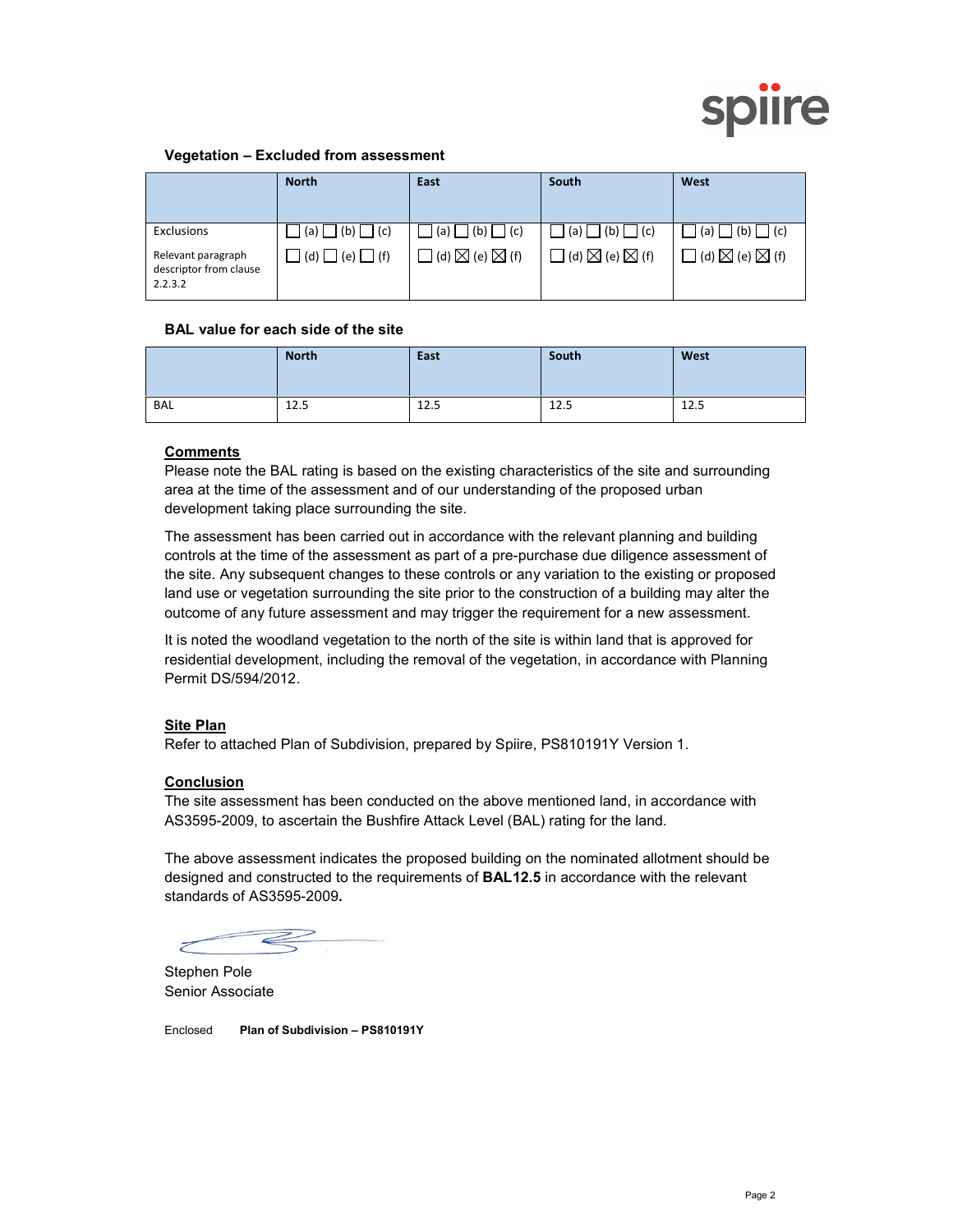| <b>PLAN OF SUBDIVISION</b>                                                                                                                                                                                                                                                                                                                                                                                                                                        |                  |                   |                        | <b>EDITION 1</b>                                                                                                                                                                                                                              | <b>PS810191Y</b>            |  |  |
|-------------------------------------------------------------------------------------------------------------------------------------------------------------------------------------------------------------------------------------------------------------------------------------------------------------------------------------------------------------------------------------------------------------------------------------------------------------------|------------------|-------------------|------------------------|-----------------------------------------------------------------------------------------------------------------------------------------------------------------------------------------------------------------------------------------------|-----------------------------|--|--|
|                                                                                                                                                                                                                                                                                                                                                                                                                                                                   |                  |                   |                        | Council Name: Greater Bendigo City Council                                                                                                                                                                                                    |                             |  |  |
| <b>LOCATION OF LAND</b><br>PARISH: Strathfieldsaye<br><b>TOWNSHIP: -</b><br><b>SECTION: 15</b><br>CROWN ALLOTMENT: 20 (Part)<br><b>CROWN PORTION: -</b><br>TITLE REFERENCE: C/T VOL  FOL<br>LAST PLAN REFERENCE: PS726692T - Lot C, PS730871U - Lot 2<br>PS740405U - Lot 2<br>POSTAL ADDRESS: Downing Drive<br>(at time of subdivision)<br>Junourtoun 3551<br>MGA94 CO-ORDINATES: E: 262 640<br>ZONE: 55<br>(of approx centre of land<br>N: 5 926 350<br>in plan) |                  |                   |                        | SPEAR Reference Number: S113557A                                                                                                                                                                                                              |                             |  |  |
| <b>VESTING OF ROADS AND/OR RESERVES</b>                                                                                                                                                                                                                                                                                                                                                                                                                           |                  |                   |                        |                                                                                                                                                                                                                                               | <b>Notations</b>            |  |  |
| <b>IDENTIFIER</b><br>COUNCIL/BODY/PERSON                                                                                                                                                                                                                                                                                                                                                                                                                          |                  |                   |                        |                                                                                                                                                                                                                                               |                             |  |  |
| City of Greater Bendigo<br>ROAD <sub>R-1</sub>                                                                                                                                                                                                                                                                                                                                                                                                                    |                  |                   |                        | Lots 1-22 & 31-40 (both inclusive) have been omitted from this plan.<br>Further purpose of plan:<br>Variation of Easement, shown E-7 on this plan, removing easement from Lots 43-48<br>(inclusive) and Lot A (part).<br>Grounds for Removal: |                             |  |  |
|                                                                                                                                                                                                                                                                                                                                                                                                                                                                   | <b>NOTATIONS</b> |                   |                        | By consent of the relevant authority under the powers of Section 6(1)(k)(iii) Subdivision<br>Act 1988.                                                                                                                                        |                             |  |  |
| DEPTH LIMITATION DOES NOT APPLY                                                                                                                                                                                                                                                                                                                                                                                                                                   |                  |                   |                        |                                                                                                                                                                                                                                               |                             |  |  |
| SURVEY:<br>This plan is based on survey<br>STAGING:<br>This is not a staged subdivision<br>Planning Permit No. DS-539-2012<br>This survey has been connected to permanent marks No(s). -<br>In Proclaimed Survey Area No. -                                                                                                                                                                                                                                       |                  |                   |                        |                                                                                                                                                                                                                                               |                             |  |  |
|                                                                                                                                                                                                                                                                                                                                                                                                                                                                   |                  |                   |                        | <b>EASEMENT INFORMATION</b>                                                                                                                                                                                                                   |                             |  |  |
| LEGEND: A - Appurtenant Easement E - Encumbering Easement R - Encumbering Easement (Road)                                                                                                                                                                                                                                                                                                                                                                         |                  |                   |                        |                                                                                                                                                                                                                                               |                             |  |  |
| Easement<br>Reference                                                                                                                                                                                                                                                                                                                                                                                                                                             | Purpose          | Width<br>(Metres) | Origin                 |                                                                                                                                                                                                                                               | Land Benefited/In Favour of |  |  |
|                                                                                                                                                                                                                                                                                                                                                                                                                                                                   |                  |                   | <b>SEE SHEET 2 FOR</b> |                                                                                                                                                                                                                                               |                             |  |  |

|                                                                                |                  | <u>ULL UILLEI EI UIV</u><br><b>EASEMENT INFORMATION</b> |                                                                                               |                                   |                         |  |
|--------------------------------------------------------------------------------|------------------|---------------------------------------------------------|-----------------------------------------------------------------------------------------------|-----------------------------------|-------------------------|--|
|                                                                                |                  |                                                         |                                                                                               |                                   |                         |  |
|                                                                                |                  |                                                         |                                                                                               |                                   |                         |  |
|                                                                                |                  |                                                         |                                                                                               |                                   |                         |  |
|                                                                                |                  |                                                         |                                                                                               |                                   |                         |  |
|                                                                                |                  |                                                         |                                                                                               |                                   |                         |  |
| MCIVOR FOREST ESTATE - STAGE 19 (16 LOTS)                                      |                  |                                                         |                                                                                               |                                   | AREA OF STAGE - 1.485ha |  |
| $\bullet\bullet$                                                               | 16 Bridge Street | <b>SURVEYORS FILE REF:</b>                              | 304342SV00                                                                                    | <b>ORIGINAL SHEET</b><br>SIZE: A3 | SHEET 1 OF 3            |  |
| PO Box 1064<br>spiire<br>Bendigo Vic 3550<br>T 61 3 5448 2500<br>spiire.com.au |                  | Pty Ltd - Bendigo),<br>Surveyor's Plan Version (1),     | Digitally signed by: Michael John Meehan (Spiire Australia<br>03/01/2018, SPEAR Ref: S113557A |                                   |                         |  |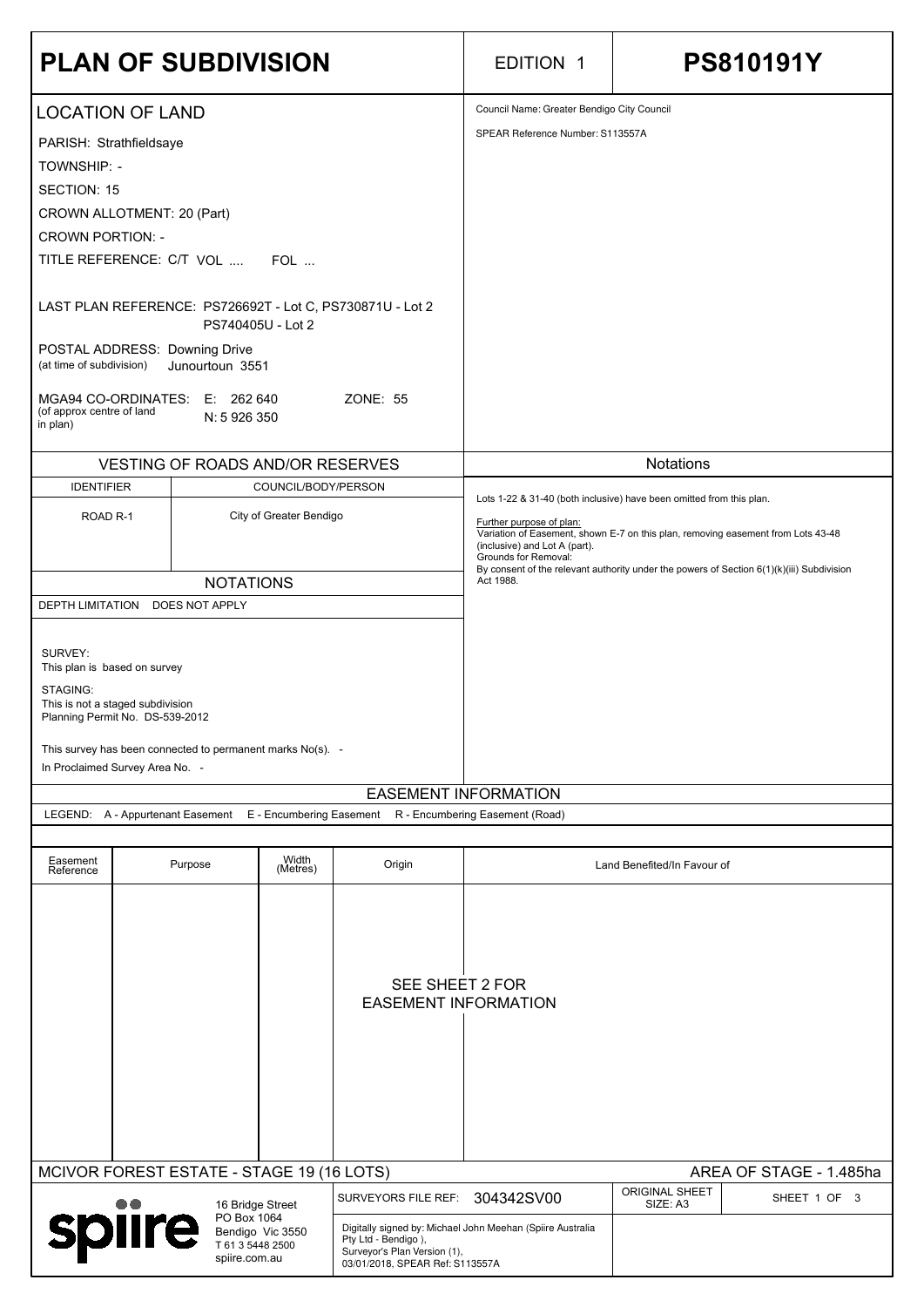|                     |                                                                                              |                            | <b>Easement Information</b>           |                                  |
|---------------------|----------------------------------------------------------------------------------------------|----------------------------|---------------------------------------|----------------------------------|
| Legend:<br>Easement | A - Appurtenant Easement E - Encumbering Easement R - Encumbering Easement (Road)<br>Purpose | Width                      | Origin                                | Land Benefited / In Favour Of    |
| Reference<br>$E-1$  | Drainage                                                                                     | (Metres)<br>$\overline{2}$ | PS726682W                             | City of Greater Bendigo          |
| $E-2$               | Carriageway                                                                                  | See Diag                   | PS726682W                             | Lot 3 in PS726682W               |
| $E-3$               | <b>Pipelines or Ancillary Purposes</b>                                                       | $\mathbf{3}$               | PS726682W - Sec 136<br>Water Act 1989 | Coliban Region Water Corporation |
| $E-3$               | Drainage                                                                                     | 3                          | PS726682W                             | City of Greater Bendigo          |
| $E-4$               | Drainage                                                                                     | 3                          | PS726692T                             | City of Greater Bendigo          |
| $E-4$               | <b>Pipelines or Ancillary Purposes</b>                                                       | $\mathbf{3}$               | PS726692T - Sec 136<br>Water Act 1989 | Coliban Region Water Corporation |
| $E-5$               | <b>Pipelines or Ancillary Purposes</b>                                                       | 2.50                       | PS730871U - Sec 136<br>Water Act 1989 | Coliban Region Water Corporation |
| E-6 & E-7           | <b>Pipelines or Ancillary Purposes</b>                                                       | See Diag                   | PS740405U - Sec 136<br>Water Act 1989 | Coliban Region Water Corporation |
| $E-7$               | Drainage                                                                                     | 3                          | PS740405U                             | City of Greater Bendigo          |
| $E-8$               | Drainage                                                                                     | $\overline{2}$             | This Plan                             | City of Greater Bendigo          |
| $E-9$               | Drainage                                                                                     | See Diag                   | This Plan                             | City of Greater Bendigo          |
| $E-9$               | <b>Pipelines or Ancillary Purposes</b>                                                       | See Diag                   | This Plan - Sec 136<br>Water Act 1989 | Coliban Region Water Corporation |
|                     |                                                                                              |                            |                                       |                                  |
|                     |                                                                                              |                            |                                       |                                  |
|                     |                                                                                              |                            |                                       |                                  |
|                     |                                                                                              |                            |                                       |                                  |
|                     |                                                                                              |                            |                                       |                                  |
|                     |                                                                                              |                            |                                       |                                  |
|                     |                                                                                              |                            |                                       |                                  |
|                     |                                                                                              |                            |                                       |                                  |
|                     |                                                                                              |                            |                                       |                                  |
|                     |                                                                                              |                            |                                       |                                  |
|                     |                                                                                              |                            |                                       |                                  |

# **PS810191Y**

| $\bullet\bullet$ |  | 16 Bridge Street                                                     |                                                                                                                                                      |  |  | <b>ORIGINAL SHEET</b><br>SIZE: A3 | SHEET <sub>2</sub> |
|------------------|--|----------------------------------------------------------------------|------------------------------------------------------------------------------------------------------------------------------------------------------|--|--|-----------------------------------|--------------------|
| spiire           |  | PO Box 1064<br>Bendigo Vic 3550<br>T 61 3 5448 2500<br>spiire.com.au | Digitally signed by: Michael John Meehan (Spiire Australia<br>Pty Ltd - Bendigo),<br>Surveyor's Plan Version (1),<br>03/01/2018, SPEAR Ref: S113557A |  |  |                                   |                    |